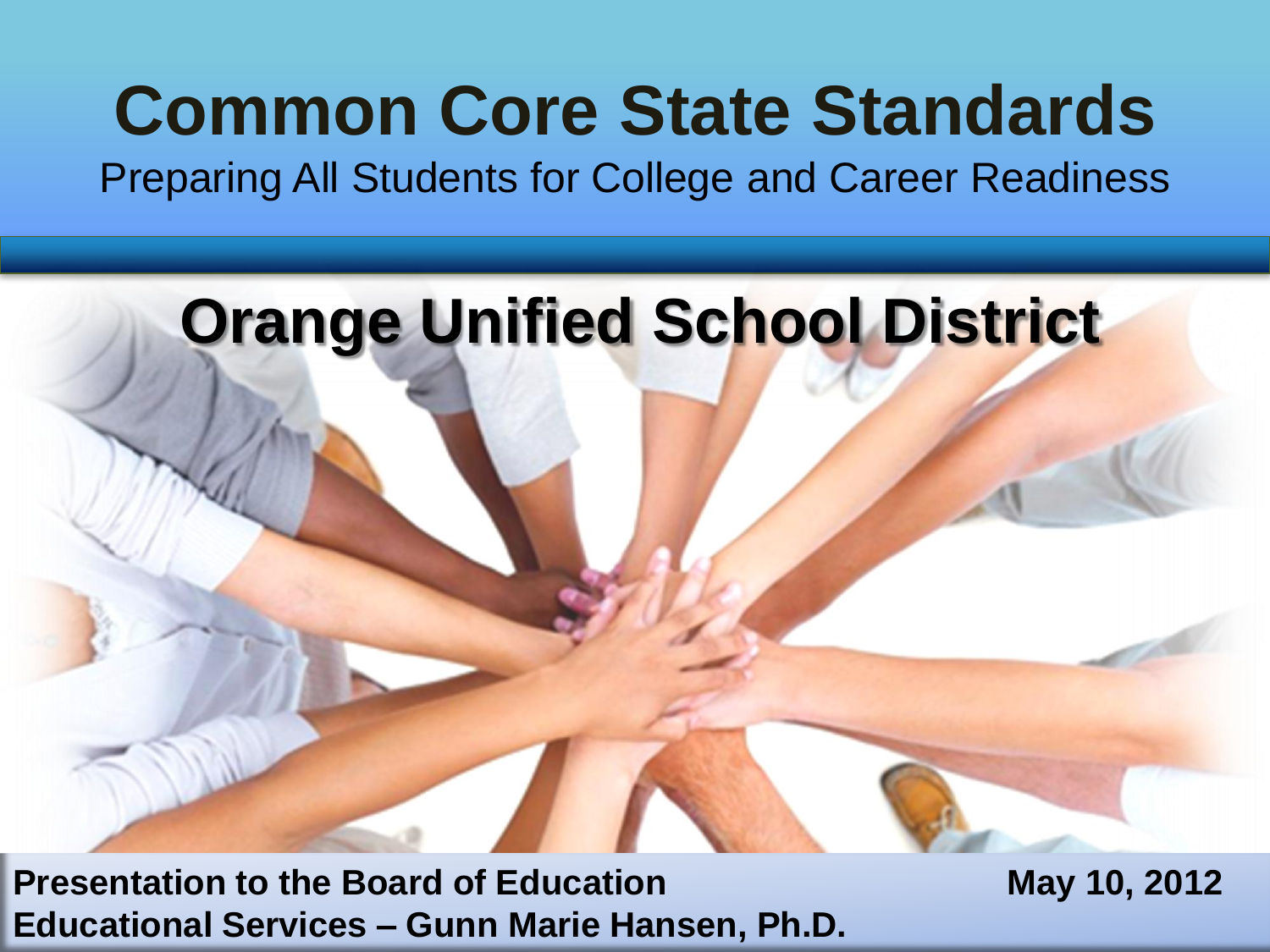





**What are Common Core Standards?**

The **Common Core Standards** provide a *consistent, clear* understanding of what students are expected to learn, so teachers and parents know what they need to do to help their students.

The standards are designed to be *robust and relevant to the real world*, reflecting the knowledge and skills that our young people need *for success in college and careers*.

With American students fully prepared for the future, our communities will be best positioned to *compete successfully in the global economy*.

- Common Core State Standards Initiative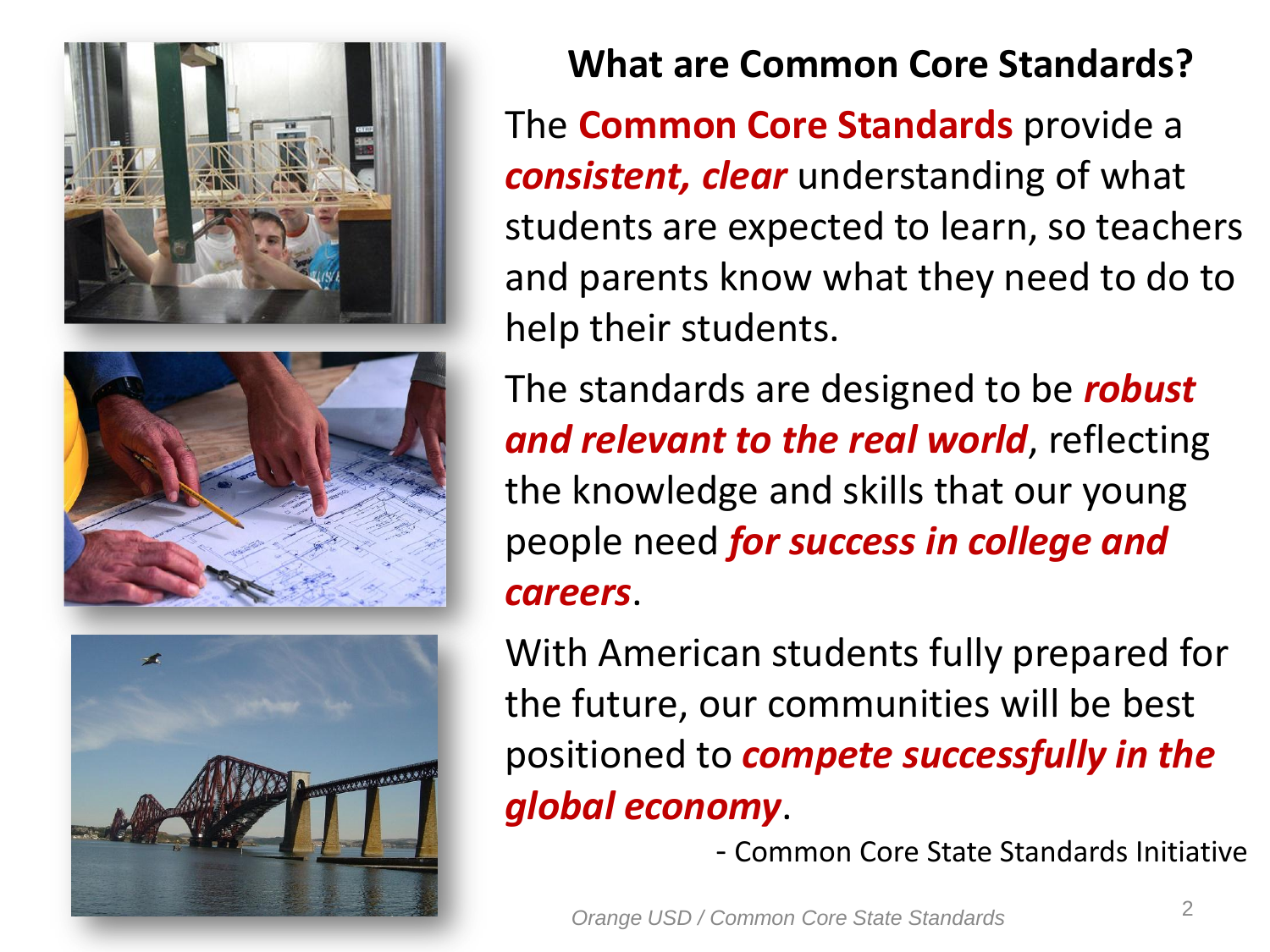# 21st Century Learning and Global Competencies

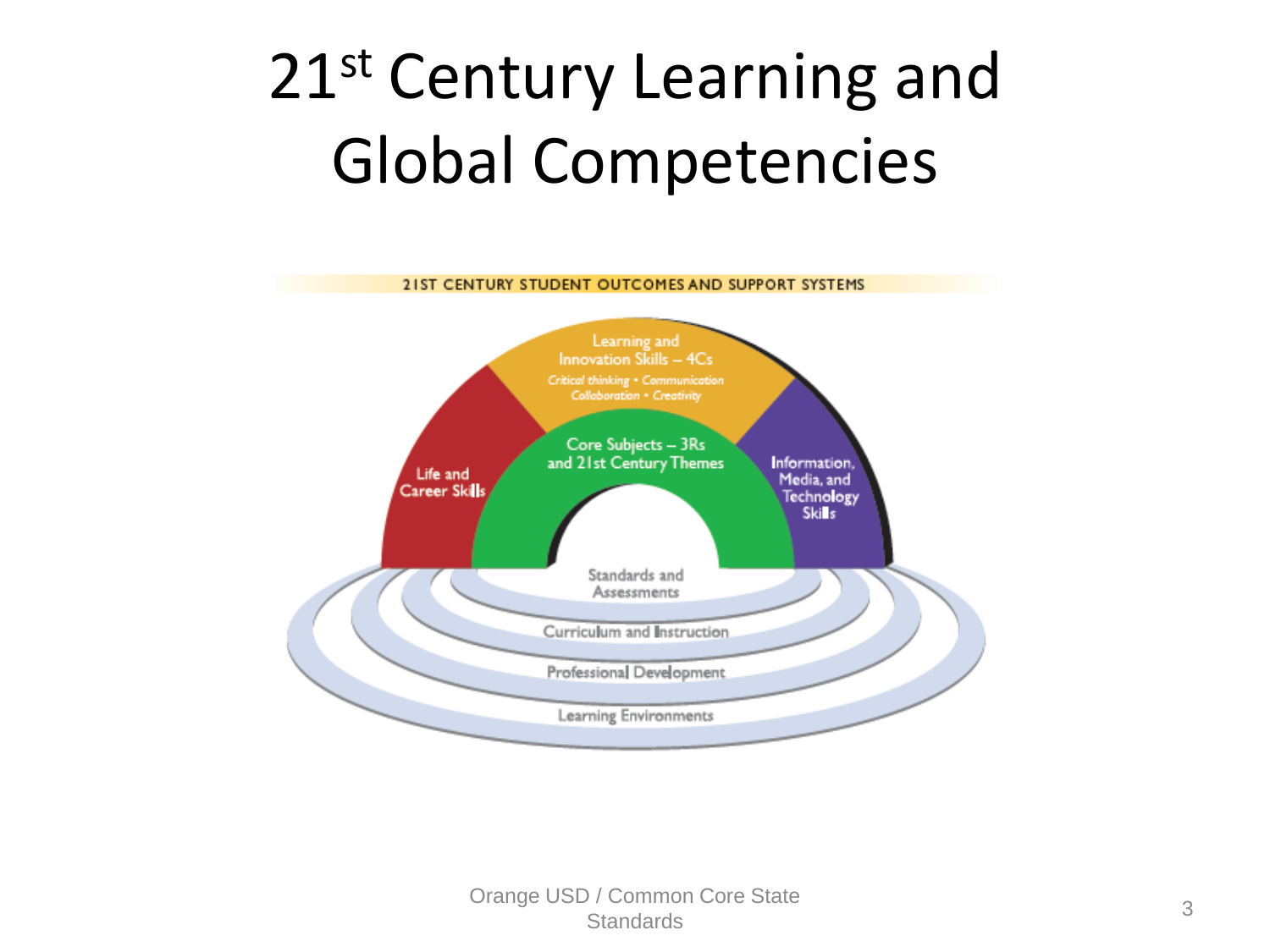# Fordham Institute

### **California • English Language Arts**



| Clarity and Specificity:  | 3/3   |
|---------------------------|-------|
| <u>Content and Rigor:</u> | 7/7   |
| <b>Total State Score</b>  | 10/10 |
| (Common Core Grade: B+)   |       |

### **California • Mathematics**

![](_page_3_Picture_5.jpeg)

| Clarity and Specificity:  | 3/3   |
|---------------------------|-------|
| <u>Content and Rigor:</u> | 7/7   |
| <b>Total State Score</b>  | 10/10 |
| (Common Core Grade: A-)   |       |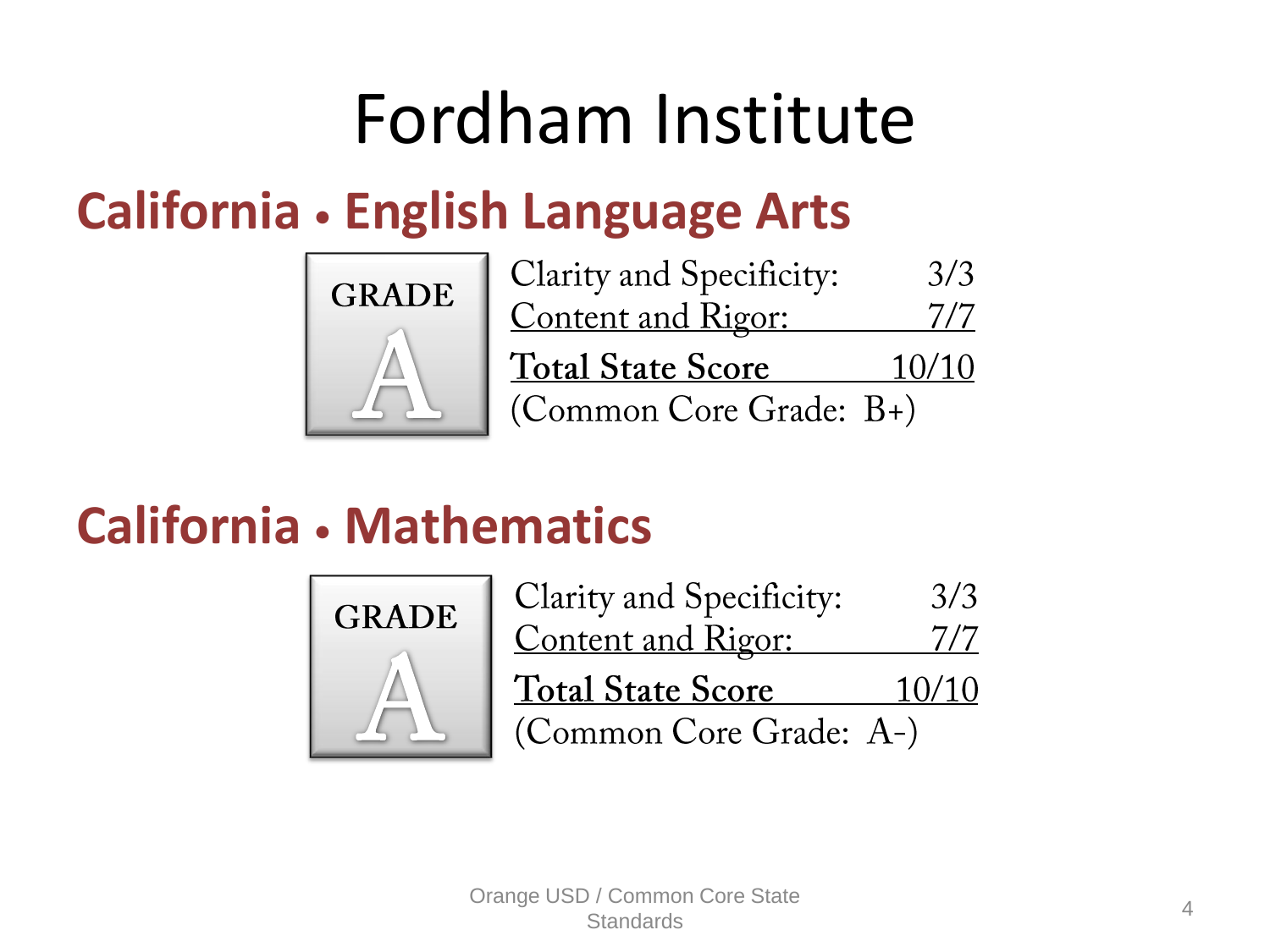# Common Core Shifts in Learning

- Increase in Nonfiction Texts
- Content Area Literacy
- Increase in Complexity of the Text
- Focus on Text-Based Questions
- Focus on Writing Arguments
- Academic Vocabulary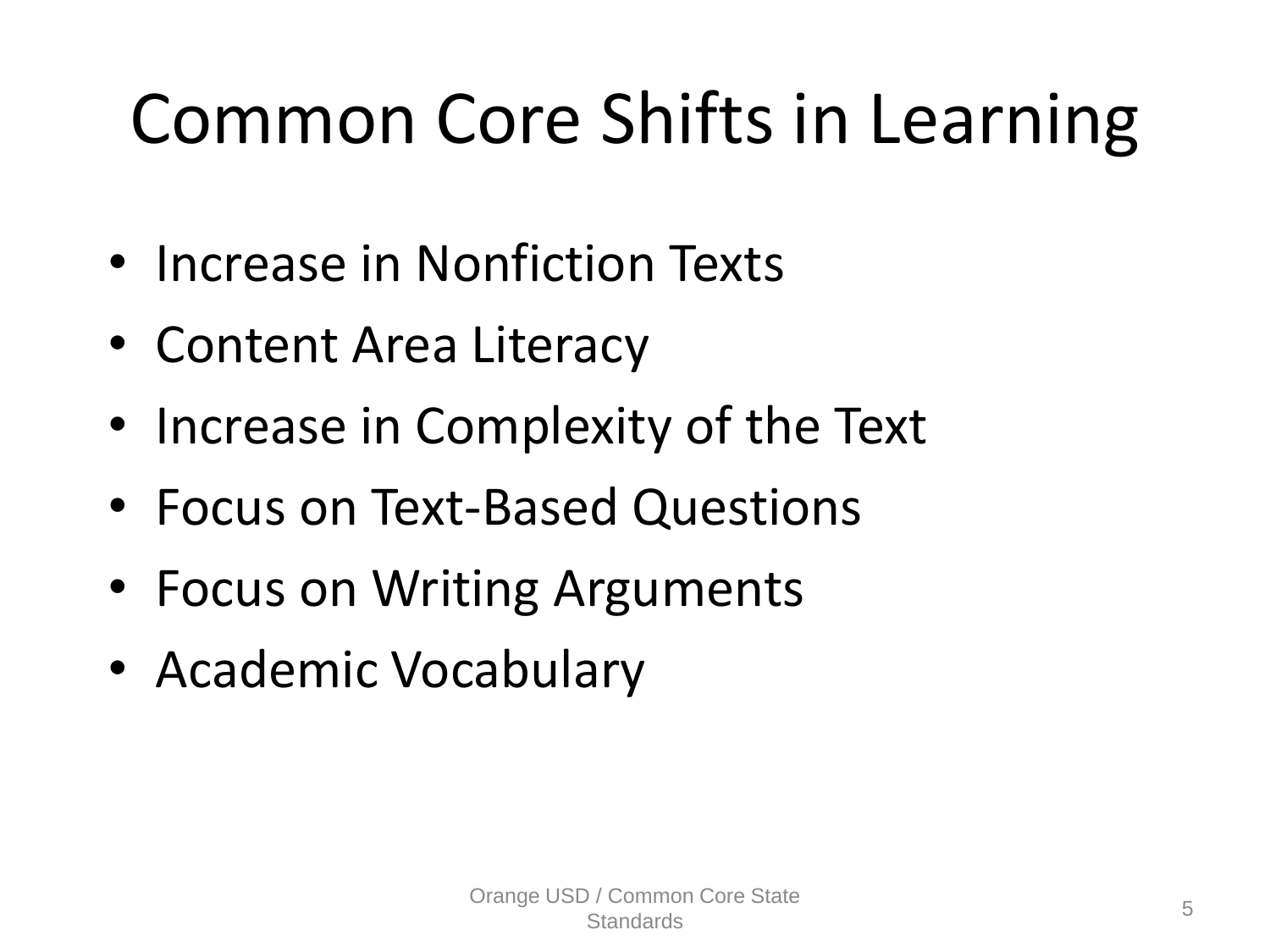## The Standards Provide a Shift for Teaching, Learning, and Assessment

### Emphasis on the answer

NCLB/CST (Multiple Choice)

### Emphasis on the learning process

Next Generation Assessments *(Complex Performance Based Assessment)*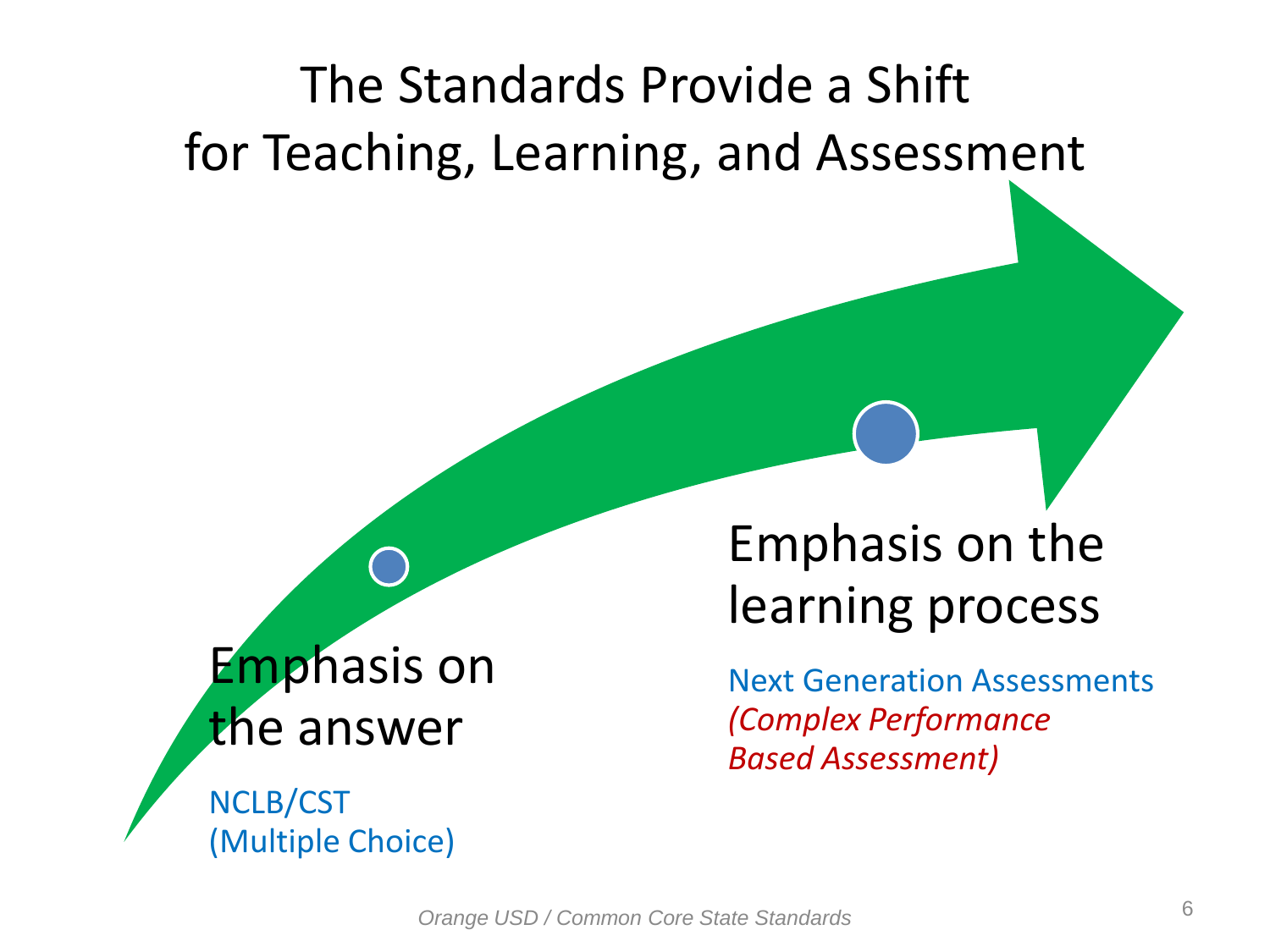# Orange Unified School District Building on Our Strengths

- Thinking Maps
- Beckman Hands-on Inquiry Science
- Integrating writing across content areas
- Cognitively Guided Instruction (CGI)
- Professional Learning Communities (PLC)
- Response to Intervention & Instruction (Rtl<sup>2</sup>)
- Collaboration Cycle of Effective Instruction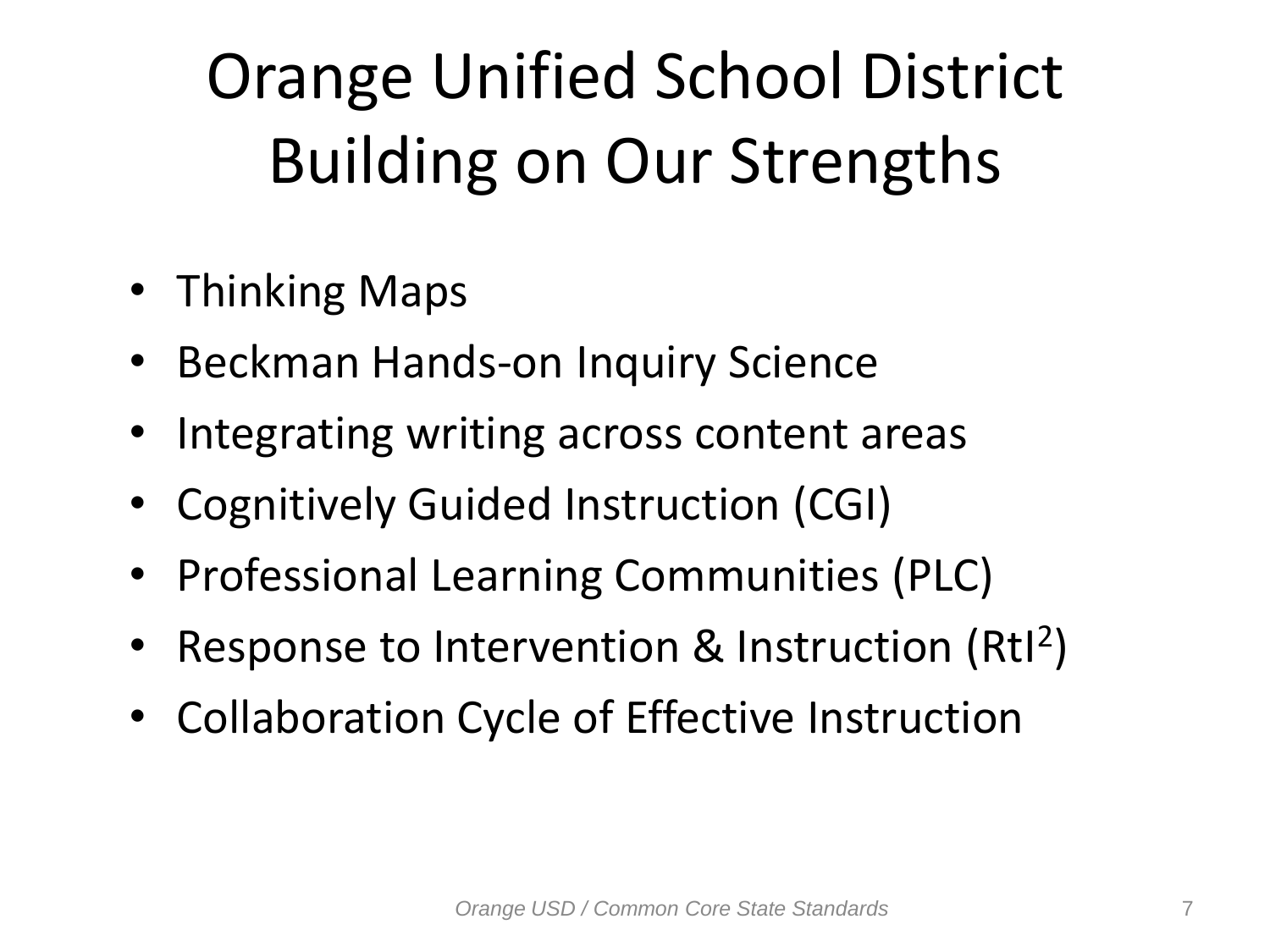# Building CCSS Awareness

- Aligned the K-6 Pearson EnVision Mathematics Program to CCSS
- Orient Teacher Leaders / Curriculum Council / Principals /District Advisory Council (DAC)
- CDE Technology Readiness Tool
- Revise the LEA Plan to meet CCSS requirement and align with District Strategic Plan
- Present District-Wide Professional Development August 2012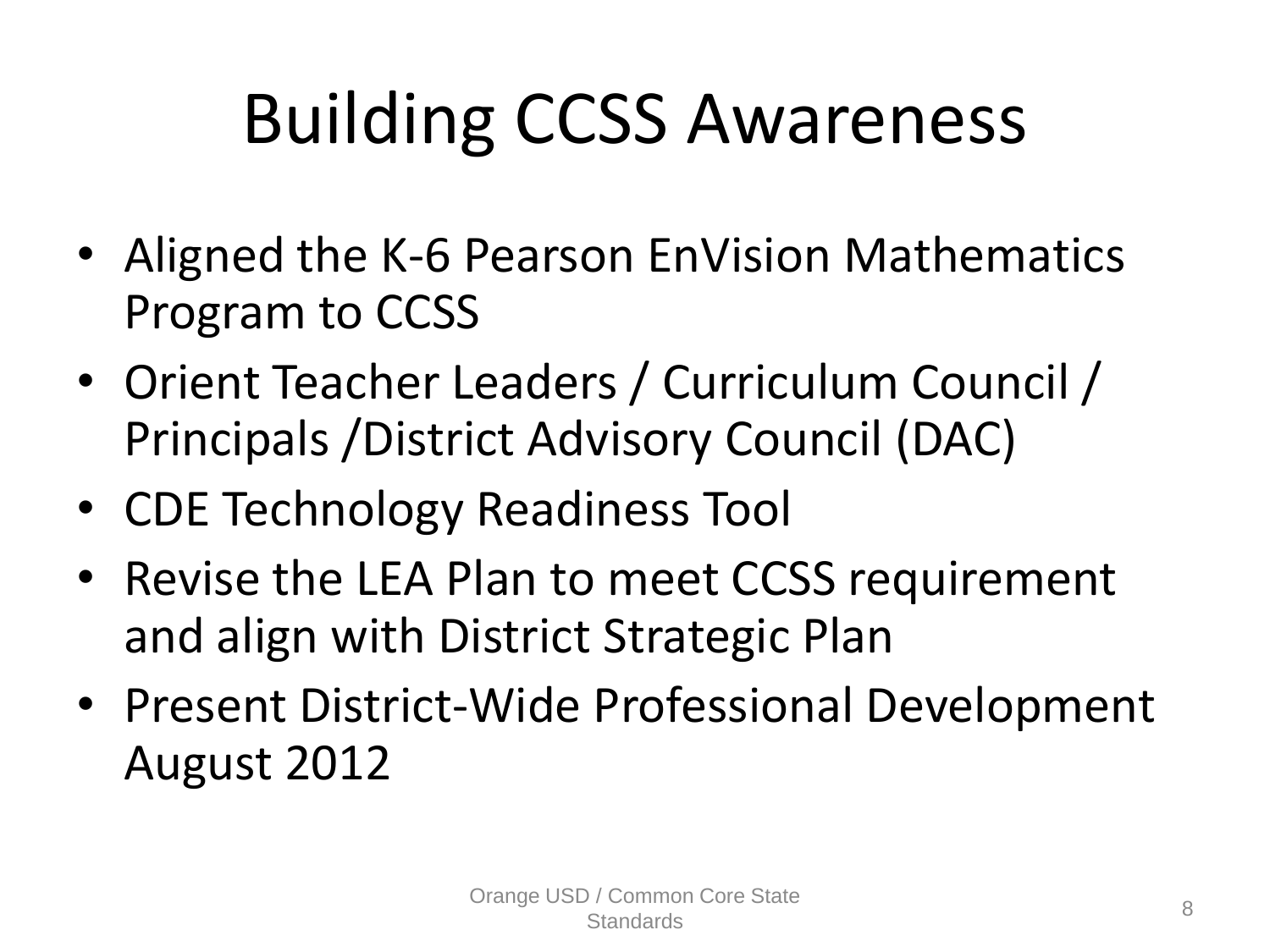![](_page_8_Figure_0.jpeg)

Orange USD / Common Core State

**-Tom Torlakson, State Superintendent of Public Instruction** Standards State Superintendent of Public instruction<br>Standards California Department of Education, 2011